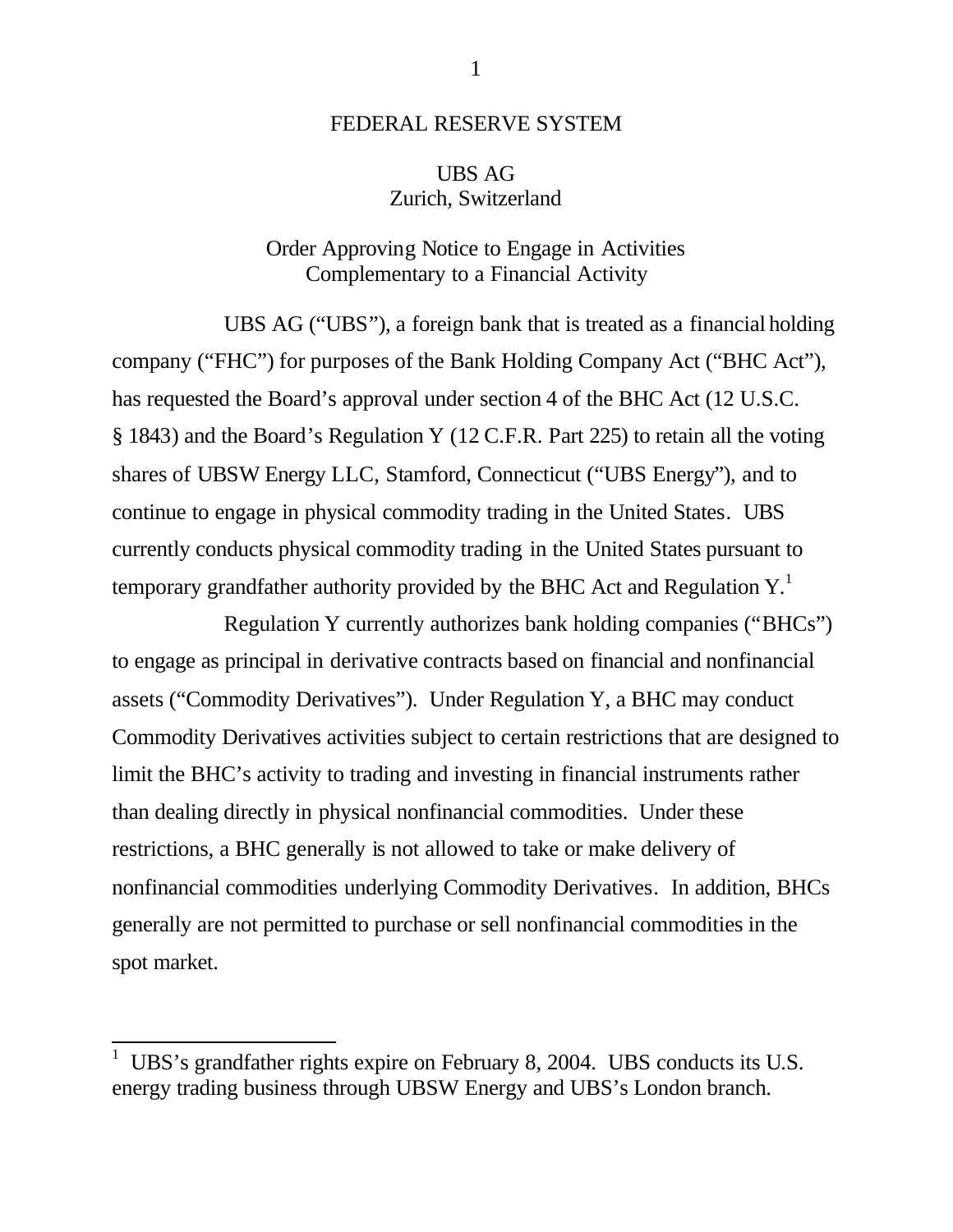The BHC Act, as amended by the Gramm-Leach-Bliley Act ("GLB Act"), permits a BHC to engage in activities that the Board had determined were closely related to banking, by regulation or order, prior to November 12, 1999.<sup>2</sup> The BHC Act permits a FHC to engage in a broad range of activities that are defined in the statute to be financial in nature.<sup>3</sup> Moreover, the BHC Act allows FHCs to engage in any activity that the Board determines, in consultation with the Secretary of the Treasury, to be financial in nature or incidental to a financial activity. <sup>4</sup>

In addition, the BHC Act permits FHCs to engage in any activity that the Board (in its sole discretion) determines is complementary to a financial activity and does not pose a substantial risk to the safety or soundness of depository institutions or the financial system generally.<sup>5</sup> This authority is intended to allow the Board to permit FHCs to engage on a limited basis in an activity that appears to be commercial rather than financial in nature, but that is meaningfully connected to a financial activity such that it complements the financial activity.<sup>6</sup> The BHC Act provides that any FHC seeking to engage in a

 $4$  12 U.S.C. § 1843(k)(1)(A).

 $5$  12 U.S.C. § 1843(k)(1)(B).

 $6$  See 145 Cong. Rec. H11529 (daily ed. Nov. 4, 1999) (Statement of Chairman Leach) ("It is expected that complementary activities would not be significant relative to the overall financial activities of the organization.").

<sup>2 12</sup> U.S.C. § 1843(c)(8).

 $3\text{ }$  The Board determined by regulation before November 12, 1999, that engaging as principal in Commodity Derivatives, subject to certain restrictions, was closely related to banking. Accordingly, engaging as principal in BHC-permissible Commodity Derivatives is a financial activity for purposes of the BHC Act. See 12 U.S.C. § 1843(k)(4)(F).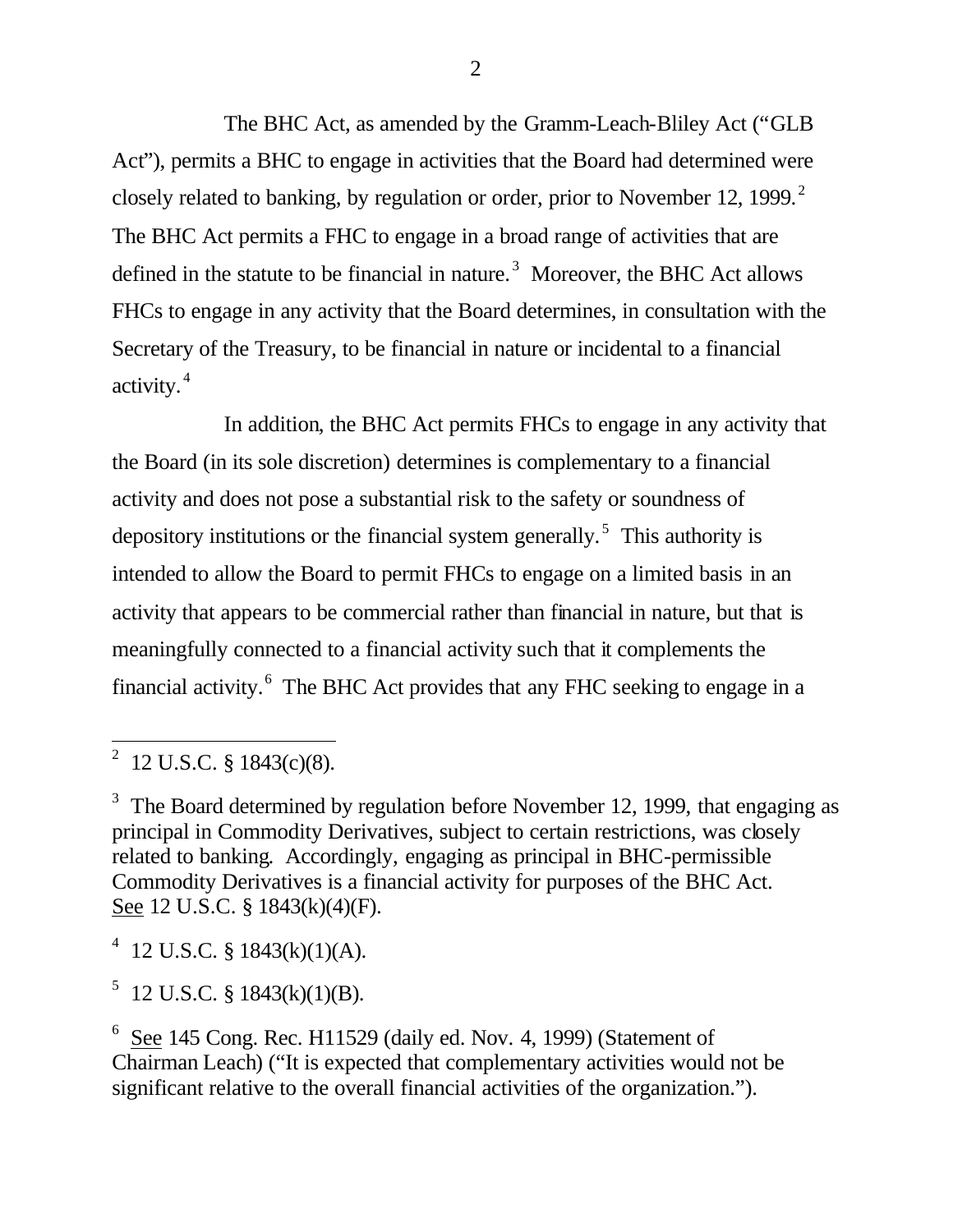complementary activity must obtain the Board's prior approval under section 4(j) of the BHC Act.<sup>7</sup>

UBS has requested that the Board permit it to purchase and sell physical commodities in the spot market and to take and make delivery of physical commodities to settle Commodity Derivatives ("Commodity Trading Activities"). The Board previously has determined that Commodity Trading Activities involving a particular commodity complement the financial activity of engaging regularly as principal in BHC-permissible Commodity Derivatives based on that commodity. 8 UBS regularly engages as principal in BHC-permissible Commodity Derivatives based on a variety of commodities, including natural gas and electricity. Based on the foregoing and all other facts of record, the Board believes that Commodity Trading Activities are complementary to the Commodity Derivatives activities of UBS.

In order to authorize UBS to engage in Commodity Trading Activities as a complementary activity under the GLB Act, the Board also must determine that the activities do not pose a substantial risk to the safety or soundness of depository institutions or the U.S. financial system generally.<sup>9</sup> In addition, the Board must determine that the performance of Commodity Trading Activities by UBS "can reasonably be expected to produce benefits to the public, such as greater convenience, increased competition, or gains in efficiency, that outweigh possible

 $9$  12 U.S.C. § 1843(k)(1)(B).

3

 $7$  12 U.S.C. § 1843(j).

<sup>8</sup> See Citigroup Inc., 89 Federal Reserve Bulletin 508 (2003). For example, Commodity Trading Activities involving all types of crude oil would be complementary to engaging regularly as principal in BHC-permissible Commodity Derivatives based on Brent crude oil.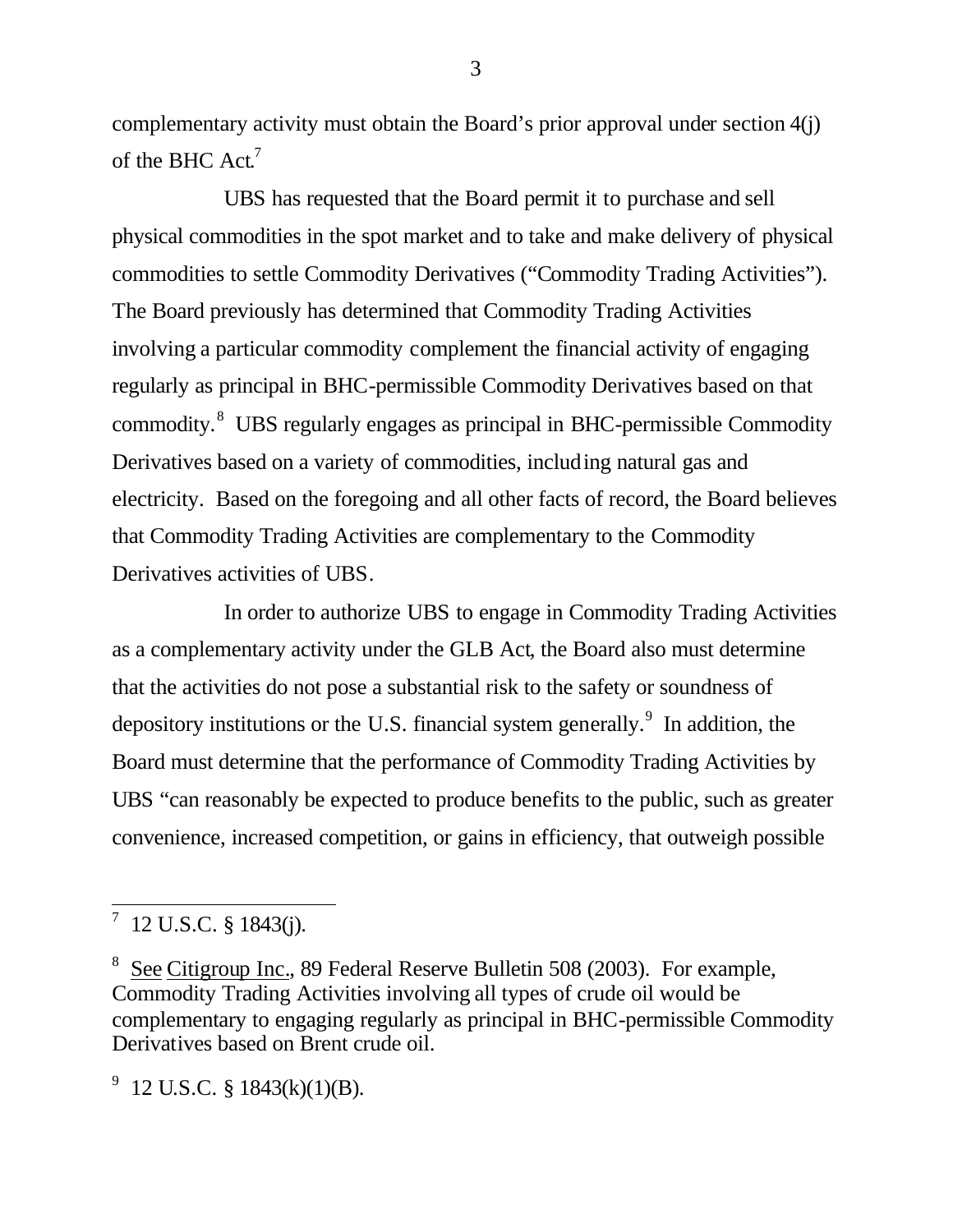adverse effects, such as undue concentration of resources, decreased or unfair competition, conflicts of interests, or unsound banking practices."<sup>10</sup>

Approval of the proposal likely would benefit UBS's customers by enhancing the ability of the bank to provide efficiently a full range of commodityrelated services. Approving Commodity Trading Activities for UBS also would enable the company to improve its understanding of physical commodity and commodity derivatives markets and its ability to serve as an effective competitor in physical commodity and commodity derivatives markets.

UBS has established and maintains policies for monitoring, measuring, and controlling the credit, market, settlement, reputational, legal, and operational risks involved in its Commodity Trading Activities. These policies address key areas such as counterparty credit risk, value-at-risk methodology and internal limits with respect to commodity trading, new business and new product approvals, and identification of transactions that require higher levels of internal approval. The policies also describe critical internal control elements, such as reporting lines, and the frequency and scope of internal audit of Commodity Trading Activities.

The Board believes that UBS has integrated the risk management of Commodity Trading Activities into the bank's overall risk management framework. Based on the above and all the facts of record, the Board believes that UBS has the managerial expertise and internal control framework to manage adequately the risks of taking and making delivery of physical commodities as proposed.

In order to limit the potential safety and soundness risks of Commodity Trading Activities, as a condition of this order, the market value of

4

 $10$  12 U.S.C. § 1843(j).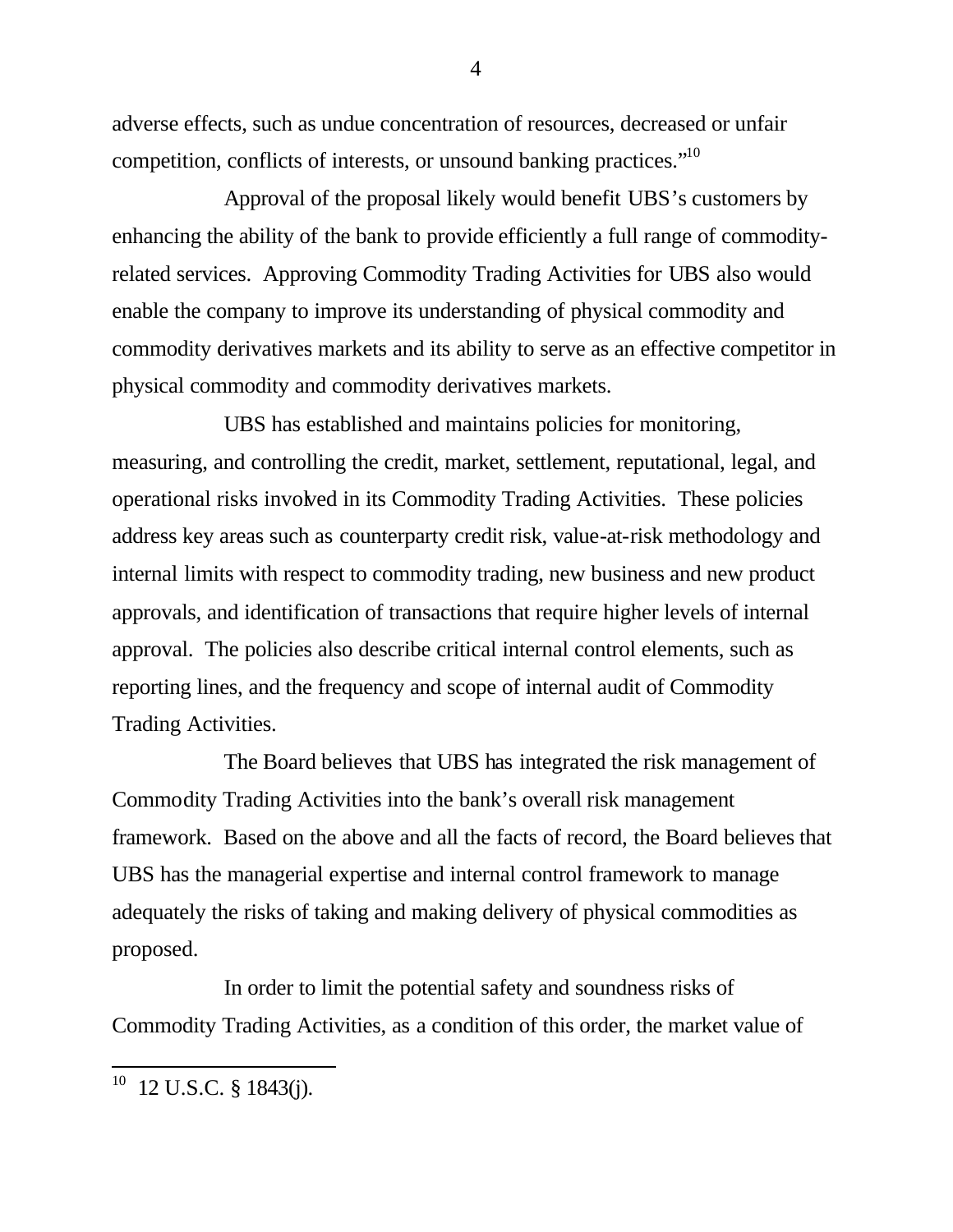commodities held by UBS as a result of Commodity Trading Activities must not exceed 5 percent of UBS's consolidated tier 1 capital (as calculated under its home country standard).<sup>11</sup> UBS also must notify the Federal Reserve Bank of New York if the market value of commodities held by UBS as a result of its Commodity Trading Activities exceeds 4 percent of its tier 1 capital.

In addition, UBS may take and make delivery only of physical commodities for which derivative contracts have been authorized for trading on a U.S. futures exchange by the Commodity Futures Trading Commission ("CFTC") (unless specifically excluded by the Board) or which have been specifically approved by the Board.<sup>12</sup> This requirement is designed to prevent UBS from becoming involved in dealing in finished goods and other items, such as real estate, that lack the fungibility and liquidity of exchange-traded commodities.

To minimize the exposure of UBS to additional risks, including storage risk, transportation risk, and legal and environmental risks, UBS may not (i) own, operate, or invest in facilities for the extraction, transportation, storage, or

 $12$  The particular commodity derivative contract that UBS takes to physical settlement need not be exchange-traded, but (in the absence of specific Board approval) futures or options on futures on the commodity underlying the derivative contract must have been authorized for exchange trading by the CFTC.

The CFTC publishes annually a list of the CFTC-authorized commodity contracts. See Commodity Futures Trading Commission, FY 2002 Annual Report to Congress 124. With respect to granularity, the Board intends this requirement to permit Commodity Trading Activities involving all types of a listed commodity. For example, Commodity Trading Activities involving any type of coal or coal derivative contract would be permitted, even though the CFTC has authorized only Central Appalachian coal.

<sup>&</sup>lt;sup>11</sup> UBS would be required to include in this 5 percent limit the market value of any commodities held by UBS as a result of a failure of its reasonable efforts to avoid taking delivery under section 225.28(b)(8)(ii)(B) of Regulation Y.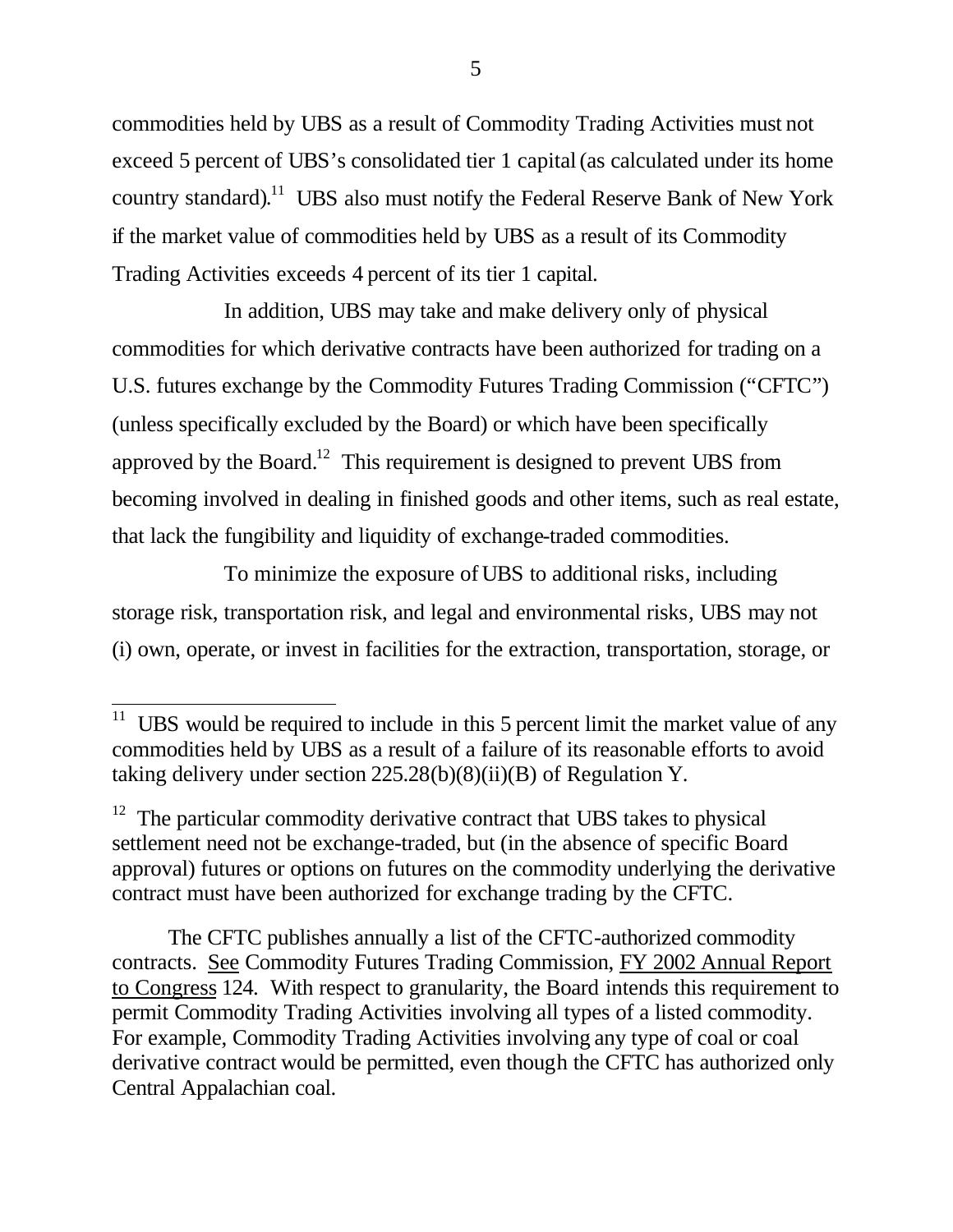distribution of commodities; or (ii) process, refine, or otherwise alter commodities. In conducting its Commodity Trading Activities, UBS will be expected to use appropriate storage and transportation facilities owned and operated by third parties.<sup>13</sup>

UBS and its Commodity Trading Activities also remain subject to the general securities, commodities, and energy laws and the rules and regulations (including the anti-fraud and anti-manipulation rules and regulations) of the Securities and Exchange Commission, the CFTC, and the Federal Energy Regulatory Commission.

Permitting UBS to engage in the limited amount and types of Commodity Trading Activities described above, on the terms described in this order, would not appear to pose a substantial risk to UBS, depository institutions, or the U.S. financial system generally. Through its existing authority to engage in Commodity Derivatives, UBS already may incur the price risk associated with commodities. Permitting UBS to buy and sell commodities in the spot market or physically settle Commodity Derivatives would not appear to increase significantly the organization's potential exposure to commodity price risk.

For these reasons, and based on UBS's policies and procedures for monitoring and controlling the risks of Commodity Trading Activities, the Board concludes that consummation of the proposal does not pose a substantial risk to the safety and soundness of depository institutions or the financial system generally and can reasonably be expected to produce benefits to the public that outweigh any potential adverse effects.

6

 $13$  Approving Commodity Trading Activities as a complementary activity, subject to limits and conditions, would not in any way restrict the existing authority of UBS to deal in foreign exchange, precious metals, or any other bank-eligible commodity.